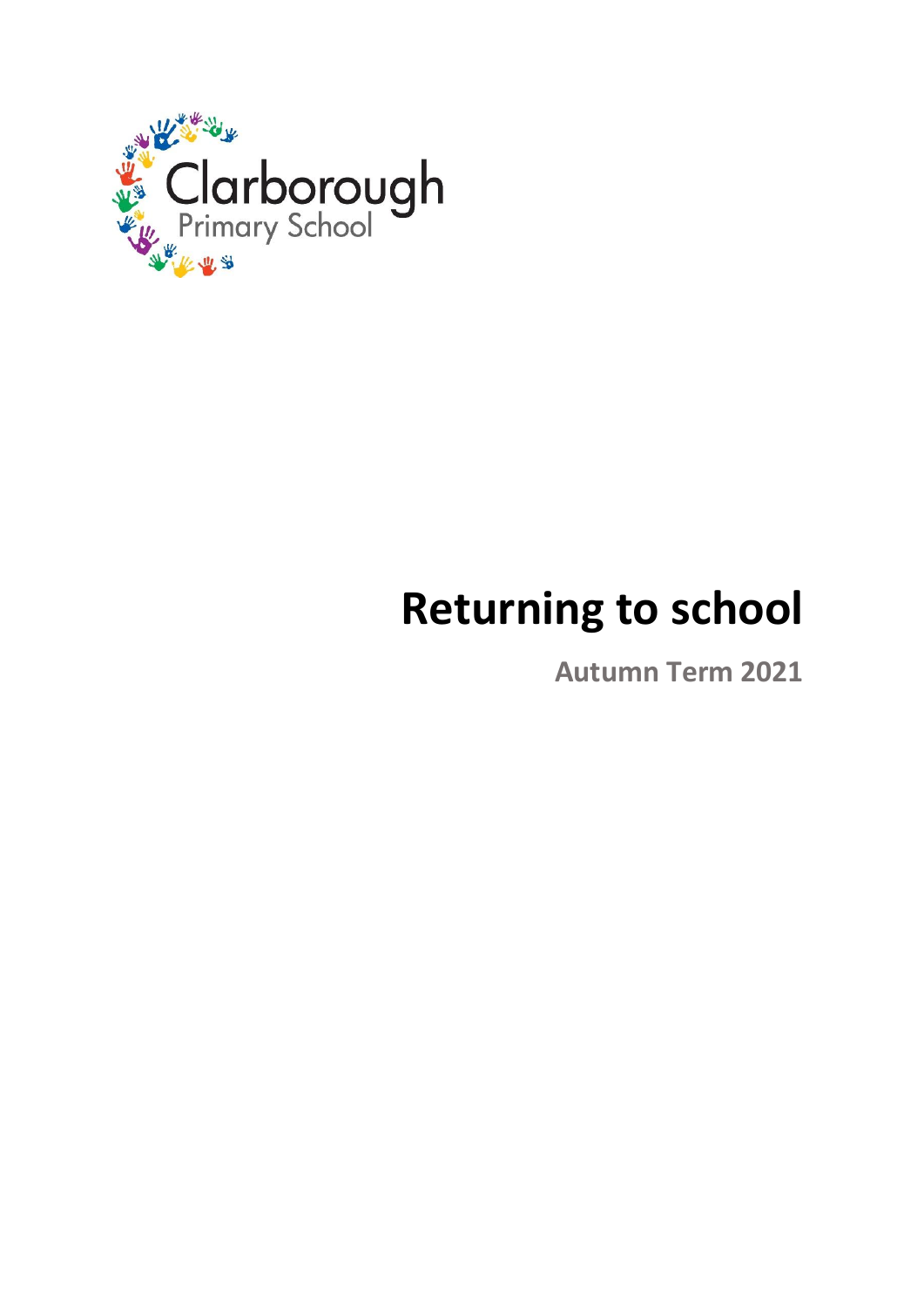#### **Introduction**

This document has been created to support your child when school reopens to all pupils from Thursday 2<sup>nd</sup> September 2021 in line with guidance from the Department for Education published in July:

[https://www.gov.uk/government/publications/actions-for-schools-during-the-coronavirus](https://www.gov.uk/government/publications/actions-for-schools-during-the-coronavirus-outbreak/schools-covid-19-operational-guidance?utm_source=19%20July%202021%20C19&utm_medium=Daily%20Email%20C19&utm_campaign=DfE%20C19)[outbreak/schools-covid-19-operational-](https://www.gov.uk/government/publications/actions-for-schools-during-the-coronavirus-outbreak/schools-covid-19-operational-guidance?utm_source=19%20July%202021%20C19&utm_medium=Daily%20Email%20C19&utm_campaign=DfE%20C19)

[guidance?utm\\_source=19%20July%202021%20C19&utm\\_medium=Daily%20Email%20C19&](https://www.gov.uk/government/publications/actions-for-schools-during-the-coronavirus-outbreak/schools-covid-19-operational-guidance?utm_source=19%20July%202021%20C19&utm_medium=Daily%20Email%20C19&utm_campaign=DfE%20C19) [utm\\_campaign=DfE%20C19](https://www.gov.uk/government/publications/actions-for-schools-during-the-coronavirus-outbreak/schools-covid-19-operational-guidance?utm_source=19%20July%202021%20C19&utm_medium=Daily%20Email%20C19&utm_campaign=DfE%20C19)

Some of the significant differences put in place previously will remain. Please read through the information carefully. These arrangements will be reviewed at Christmas in light of any further guidance from the Government or DfE.

Please be aware that these plans are subject to change BEFORE the start of the autumn term if guidance, restrictions or rules change. This document will then be updated and sent out to you as soon as possible.

Should you have any further queries regarding any aspect of your child returning to school, please do not hesitate to call us during school hours on 01777 708065 or email us [office@clarborough.notts.sch.uk](mailto:office@clarborough.notts.sch.uk) and we will get back to you.

We are looking forward to welcoming your child back to school.

Mrs Cowell-Clark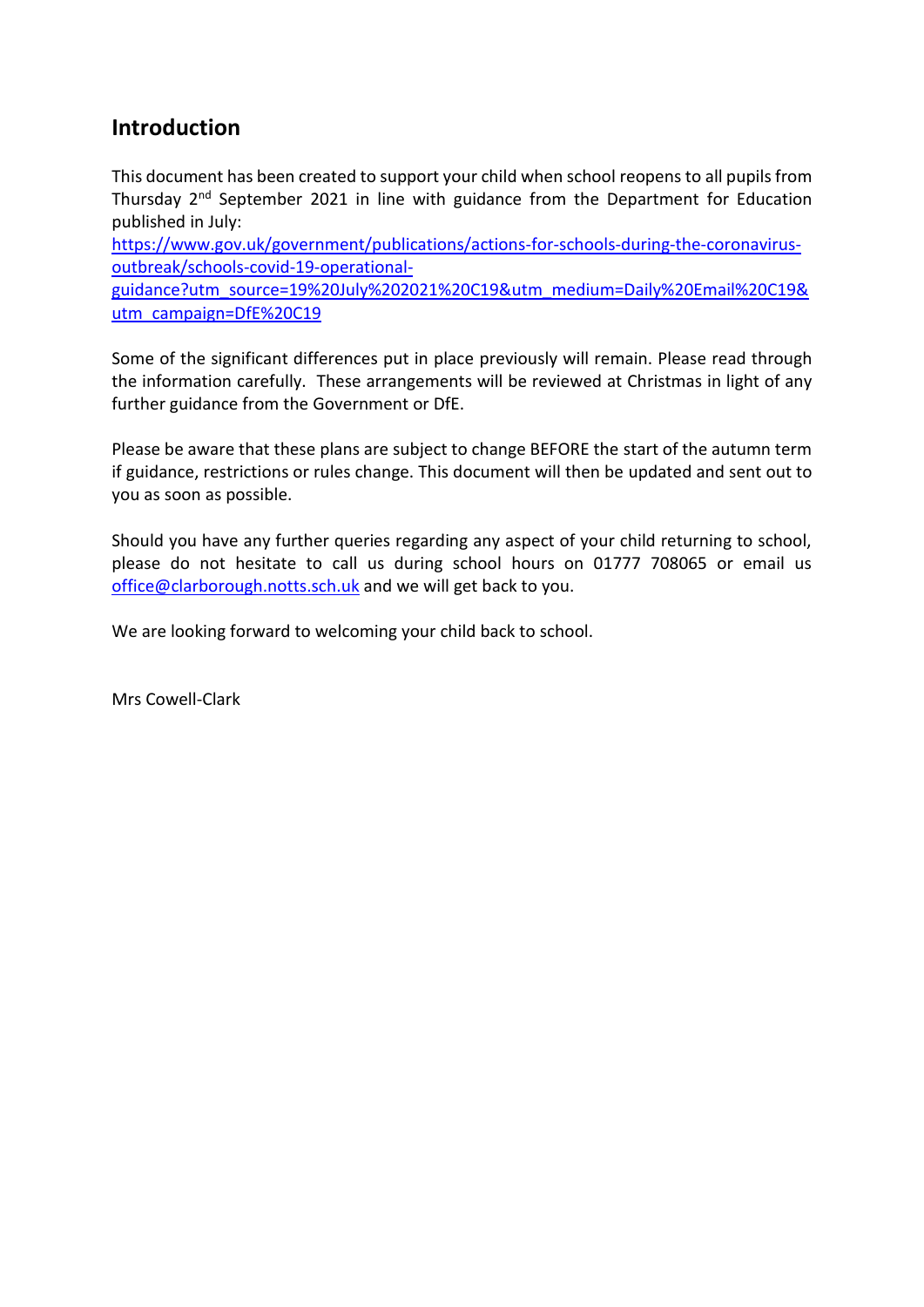#### **Contents:**

- 1. School opening times
- 2. Uniform
- 3. What should my child bring with them?
- 4. Dropping off and picking up your child
- 5. Class organisation
- 6. Moving around school
- 7. Behaviour in and around school
- 8. Toilets
- 9. Break time
- 10. Lunch time
- 11. Wraparound care, clubs and music lessons
- 12. What to do if you or your child shows any COVID-19 symptoms
- 13. What we will do if you child shows any COVID-19 symptoms at school
- 14. What to do if you have any questions/concerns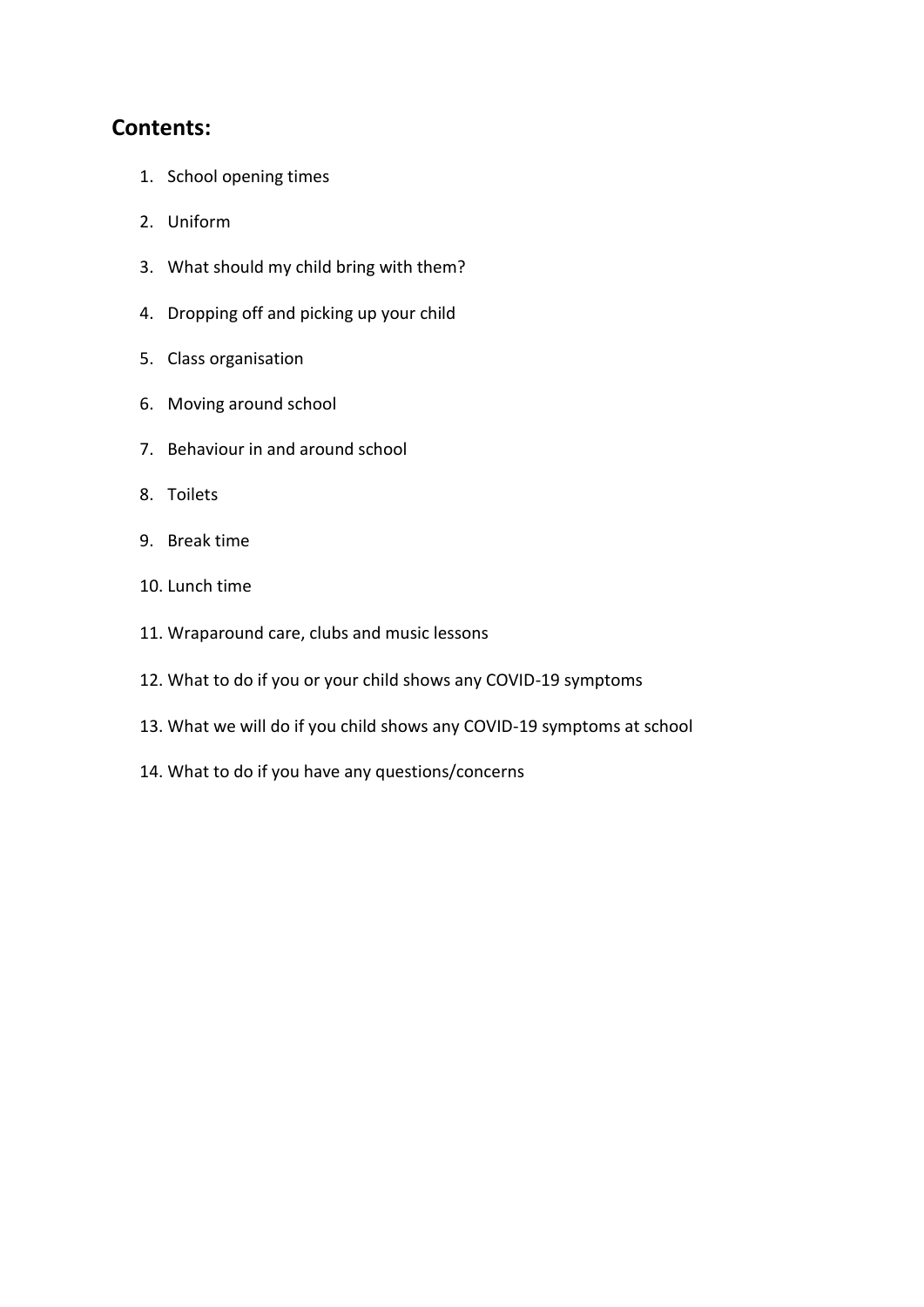## **1. School opening times**

All children will be able to attend school every day. We expect that all children will return to school as attendance is mandatory again from this time.

# **2. Uniform**

Your child should come to school every day in the correct uniform. To ensure that property is not lost, put names in your child's clothing.

Uniform is as follows:

- Grey trousers, skirts or dresses
- Navy blue sweatshirt, jumper, slip over or cardigan
- White 'polo' type shirt, shirt or blouse
- light blue and white checked summer dress
- 'Sensible' plain black shoes or boots, (no heeled shoes, slip on shoes or trainers), that your child can run & play in comfortably and safely

On Mondays when children will be participating in PE sessions, they should come to school in their PE kit. (This is only for pupils in Year 1 to 6) The second PE day will be confirmed in September.

- #TeamClarborough house t-shirt or plain white t-shirt
- **Navy blue** hooded sweatshirt or cardigan and **navy** tracksuit bottoms, plain navy blue shorts, skorts or leggings
- Black, navy or white training shoes or plimsolls

Pupils in Nursery and FS2 will NOT need a PE kit for their PE sessions.

## **3. What should my child bring with them?**

Your child can bring their book bag or school bag containing:

- a water bottle
- pencil case with stationery for their own use (from Y1 onwards)
- packed lunch (if you do not want your child to have a school lunch) from FS2 onwards
- reading book and planner from FS2 onwards (this will be provided in the first week back at school)

Please note that your child should NOT bring toys or 'fidget' objects to school UNLESS this has been arranged with your child's teacher.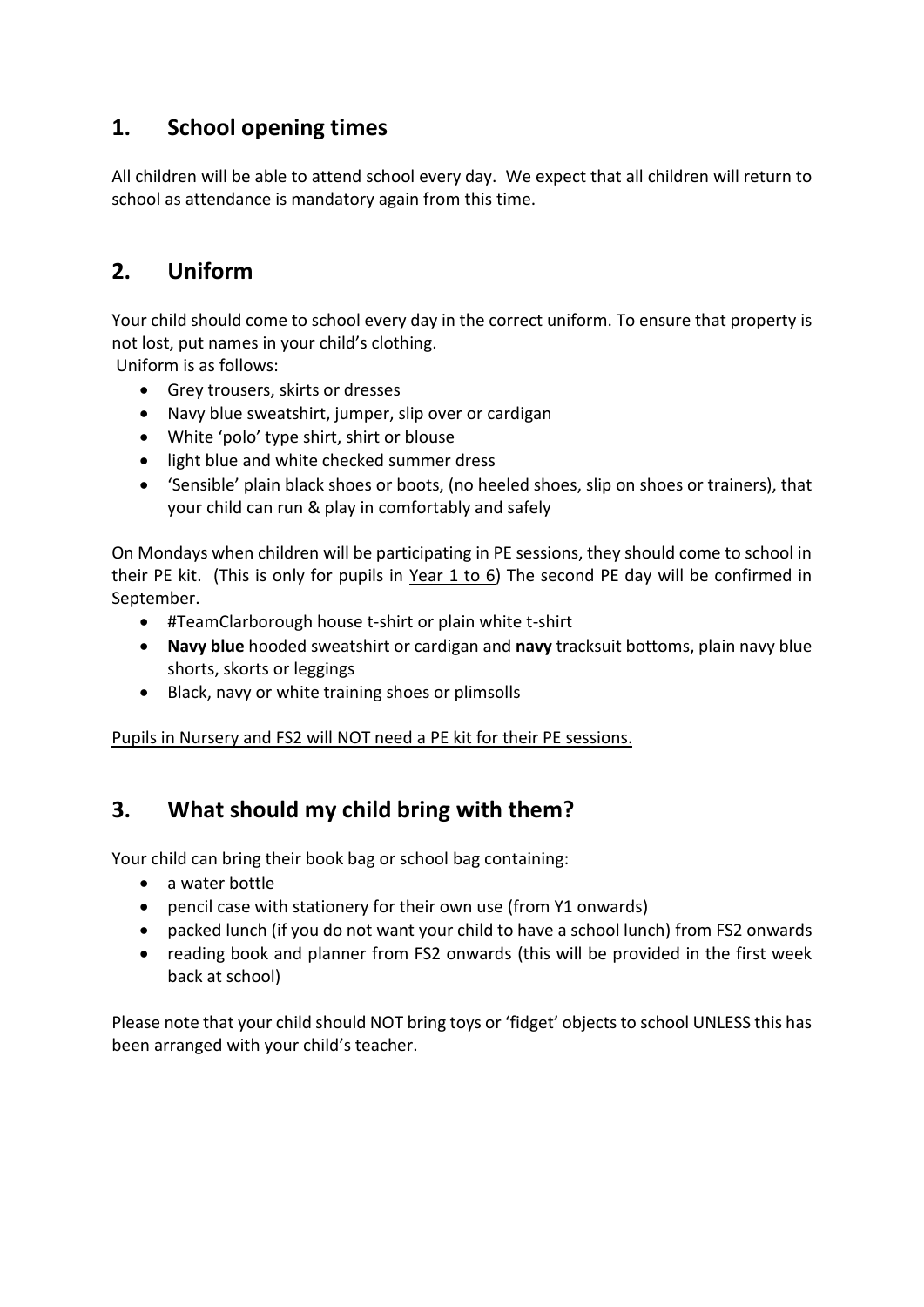# **4. Dropping off and picking up your child**

#### **Drop off:**

Classes have an allocated entrance and collection point that should be used every day. The entrances have been marked with waiting points for children so that teachers can direct them to a waiting point before accompanying them into the building. Please try to send children to school with only one adult for drop off and pick up at the allocated time. **Once your child is at an allocated waiting point, parents should leave so that access for other classes is safer and the local residents are less affected during these times**. As before, if you have more than one child attending school they should all arrive at the earliest time. Pupils will be escorted by teachers and TAs accordingly.

Children should be dropped off and picked up from the following points:

- Nursery Arrive at school via the main gate at 9.00 am
- FS2 Arrive at school via the main gate at 9.00 am
- Y1 Arrive at school via the main gate at 8:55 am
- Y2 Arrive at school via the main gate at 8:55 am
- Y3 Arrive at school via the village hall gate at 8:55 am
- Y4 Arrive at school via the village hall gate at 8:55 am
- Y5 Arrive at school via the village hall gate at 8:50 am
- Y6 Arrive at school via the village hall gate at 8:50 am

#### **Pick up:**

The same guidelines apply for drop off. Parents and carers can wear a mask and wait at the allocated pick up point following social distancing guidance.

- Nursery Collected via the main gate at 12:00 pm (or 3:30 pm for 30-hrs care)
- FS2 Collected via the main gate at 3:30 pm
- Y1 Collected via the main gate at 3:25 pm
- Y2 Collected via the main gate at 3:25 pm
- Y3 Collected via the village hall gate at 3:25 pm
- Y4 Collected via the village hall gate at 3:25 pm
- Y5 Collected via the village hall gate at 3:30 pm
- Y6 Collected via the village hall gate at 3:30 pm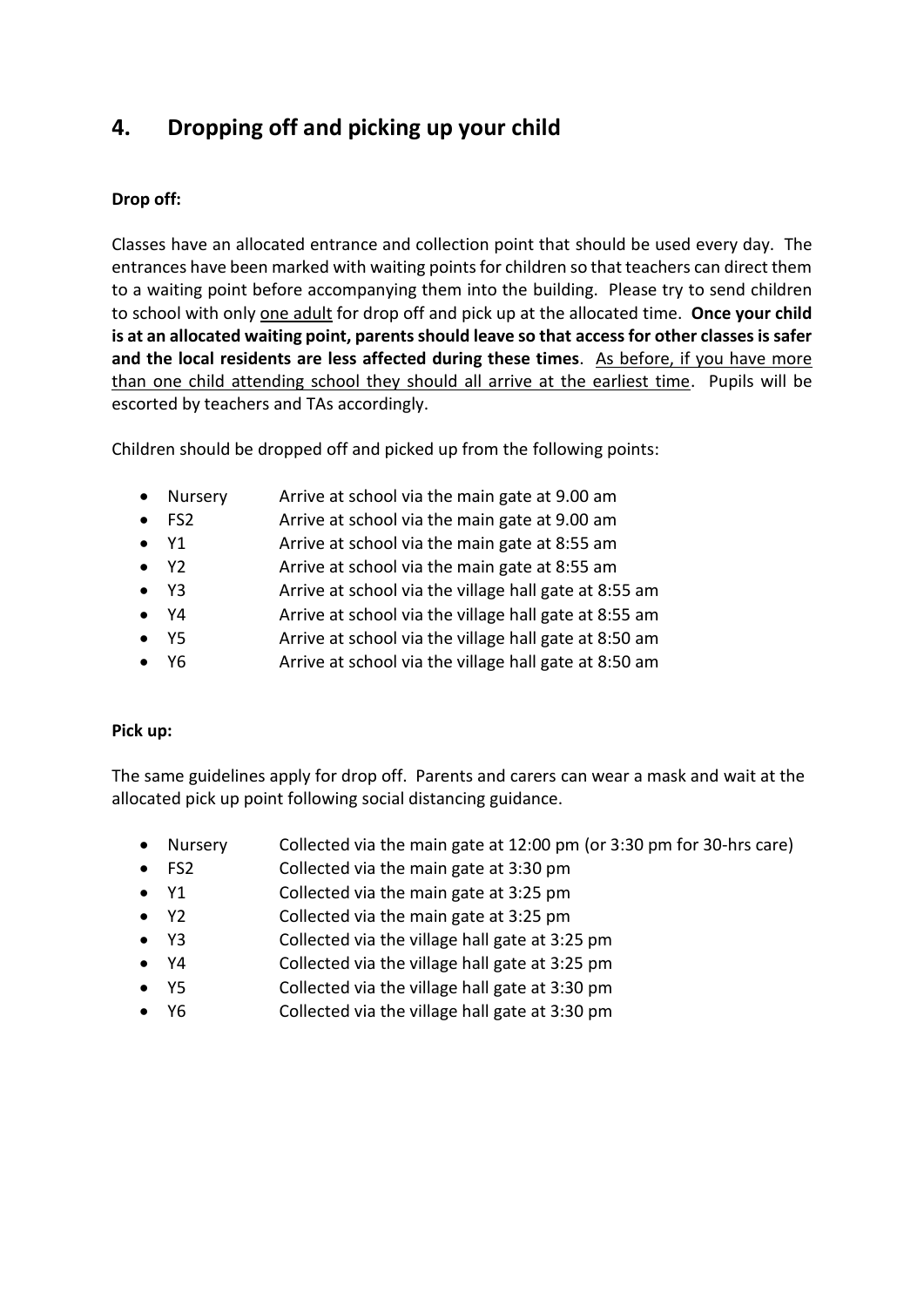## **5. Class organisation**

Pupils will be taught in their year groups.

The classes this year are named after artists and are organised as follows:

| Frida Kahlo (Nursery): | Mrs Dean with Miss Holden                          |  |  |
|------------------------|----------------------------------------------------|--|--|
| 30-hours childcare:    | Mrs Gulsever and Mrs Booth                         |  |  |
| Georgia O'Keefe (FS2): | Mrs Turton with Mrs Stocks                         |  |  |
| Joan Miro (Y1):        | Miss Green and Miss Orwin                          |  |  |
| L.S. Lowry $(Y2)$ :    | Mrs Williams and Miss Marshall with Mrs Waring     |  |  |
| William Morris (Y3):   | Mrs Green and Mrs Soydas (covering for Mrs Garton) |  |  |
| Salvador Dali (Y4):    | Mrs Holmes with Mrs Brown                          |  |  |
| Banksy (Y5):           | Miss Mayhew with Mrs Beswarick                     |  |  |
| Lucian Freud (Y6):     | Mr Potter with Mrs Beswarick                       |  |  |

Children will have allocated spaces to work in class and sharing of resources will be limited.

#### **6. Moving around school**

Children will now mix with other pupils. If they move around school, they will use internal corridors

## **7. Behaviour in and around school**

In class, children will be made clear of the expectations for behaviour and learning that will help to keep everyone as safe as possible. These expectations link clearly to our behaviour policy which is available on our website (under policies and procedures) [http://www.clarborough.notts.sch.uk/web/policies\\_and\\_procedures/378425](http://www.clarborough.notts.sch.uk/web/policies_and_procedures/378425)

## **8. Toilets**

Children can now access any toilets in school. These will be cleaned during the day.

#### **9. Break time**

Children will be able to play with other year groups during break time. They will have access to outside space and equipment which ensures that there is enough playground space for the children to play freely.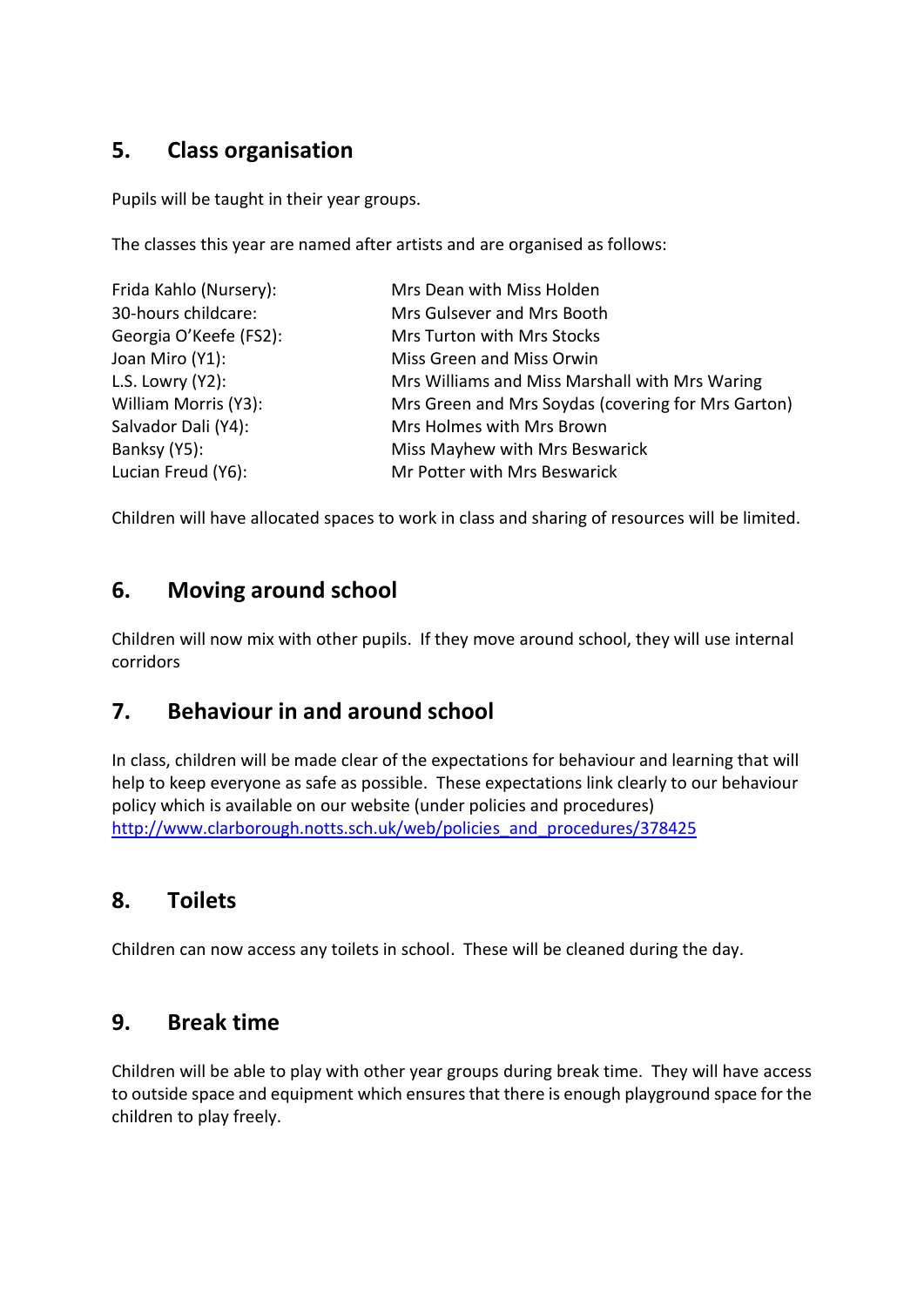#### **10. Lunch time**

We will continue with the two lunch time sittings in September. School dinners are available. These should be ordered in advance as before via Parentmail and are £2.35 for pupils who pay for their meals. Lunches on Parentmail will be opened up later in the holidays. A Parentmail will go out when they are available to book. Children in FS2, Year 1 and 2 will receive their meals as part of the Universal Infant Free School Meals programme. Please remember, these lunches still need to be booked in.

Our school menu will be uploaded onto our school website. We will send a Parentmail out when this has been uploaded and you will be able to see which meals will be available on each day. Alternatively, you are welcome to provide your child with a healthy packed lunch each day (FS2 to Year 6 pupils only). Children staying all day in Nursery will have a school dinner provided.

If you have missed the shut off date for ordering a lunch and would like school to provide one, please contact school by phone or by emailing [office@clarborough.notts.sch.uk](mailto:office@clarborough.notts.sch.uk)

#### **11. Wraparound care, clubs and music lessons**

During the Autumn Term, there will be no face-to-face music lessons to reduce the number of visitors to the school site. Children who have continued to access their virtual music lessons during lockdown will have the opportunity do so during school hours.

Clubs are planned to resume in September and this will be confirmed in the new term.

Breakfast club will continue to be offered from 7:45am and is run by Mrs Graves**.** Breakfast Club activities will be set at tables and in spaces so there are plenty of activities to try. Children should arrive at the main entrance and then walk around to the hall doors. Parents do not need to come onto the school site.

Wraparound childcare will continue to run Monday – Thursday from 3:30pm to 5:30pm. Staffing will remain the same as last term: Ben Ennals will run the club on Monday afternoons and Mrs Graves will run the club Tuesday to Thursday.

Charges for breakfast club and wraparound care remain as they were and can be paid for via Parentmail.

| Breakfast club  | 7.45am – 8.50am                           | £3.00 | Breakfast is served until 8:20 am |
|-----------------|-------------------------------------------|-------|-----------------------------------|
|                 | $8.30$ am – $8.50$ am                     | £1.20 |                                   |
| Wraparound care | $3:30 \text{ pm} - 4:30 \text{ pm}$ £3.00 |       |                                   |
|                 | $3:30 \text{ pm} - 5:30 \text{ pm}$ £6.00 |       |                                   |